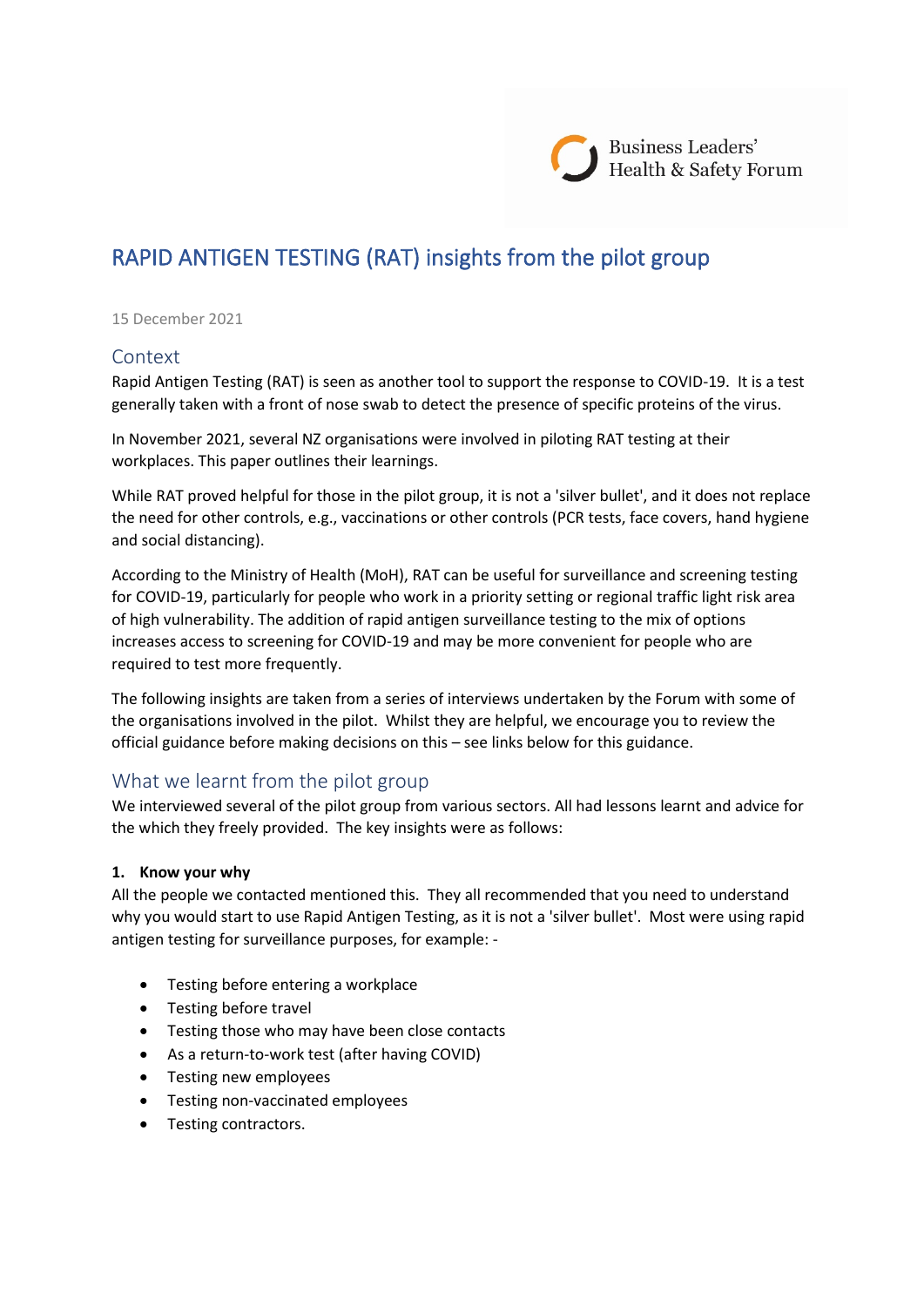Many talked about the sense of security it provided to employees and their families and that once you have started, it would be hard to stop given its ease of use and the extra layer of protection/control the test provided.

## **2. Consider the logistics**

Several companies talked about the logistical issues with the testing. In the early days, supplies were an issue, but this appears to be less of a problem now. However, be aware that it may take time to order the test packs and deliver them (and potentially sort out internal procurement processes). In addition, many are now ordering larger kits, and the supplier is starting to ask volumes to forecast demand.

The other elements of logistics that the companies mentioned included: -

- **Testers.** Some used external resources or medical practitioners (but not many went down this path), whilst others used trained staff as administrators (designated collectors). Others used or were starting to train the employees who were to be tested regularly and allowing them to selfadminister the test. Issues to consider when making this decision included the size of the workforce to be tested, the size and complexity of the sites, or desire to increase accuracy, etc. Some provided employees with the option (self-administer or use a trained staff member).
- **PPE.** Most used gloves and face masks. Early on, more PPE (shields and gowns) were used, but this was changed as the pilot progressed.
- **Locations**. Some enabled home testing (which is now approved by the MoH), and employees did this before arriving on-site. Others set up facilities outside the workplace, whilst another set up a designated area in the office. Some used car parks, and the employees remained in the car while the test was undertaken. Issues they considered included the number of people to be tested and the delivery method (some called in groups by their bubbles and then tested them and sent them back to work, texting them with the results).
- **Training and Communications**. All organisations used the manufacturers online training process and undertook their online test. Most customised the training (some used trained observers as part of the test) and added key messages (why they were doing it, expectations, the process to be followed, policy, privacy and data collection, other controls in place, etc.). Some added in FAQs and held communication and demonstration sessions.
- **Data and Reporting**. Those in the pilot needed to send data to MBIE/MoH but now do not need to. Meridian Energy developed an app to support the process (this can be made available in the new year with a donation to KidsCan by contacting [john.skudder@meridianenergy.co.nz](mailto:john.skudder@meridianenergy.co.nz)), while other used spreadsheets, Microsoft/Google forms, or their HR systems. Some who used home testing asked that the employee take a photo of the test results and text them to the administrators. Essential data requirements included name, date and time of test and the result.
- **Frequency**. Many took a risk-based approach (e.g., if COVID was in the community, then test daily). Most tested twice a week; those who tested at home undertook the test at least 24-hours before work, and some office-based people were tested weekly (given risk). One company used the traffic light system as the determiner; for example, for essential employees, if the system was red, they tested daily and when at orange, they tested twice a week.
- **Waste**. Early on, it was assumed that the test needed to be treated as bio-waste. This changed as part of the pilot, and if the test is negative, people use the normal waste process. If the test was positive, the test kit would be sealed and sent to the DHB testing sites, where the employee would have a PCR test, and where the RAT kit would be disposed of.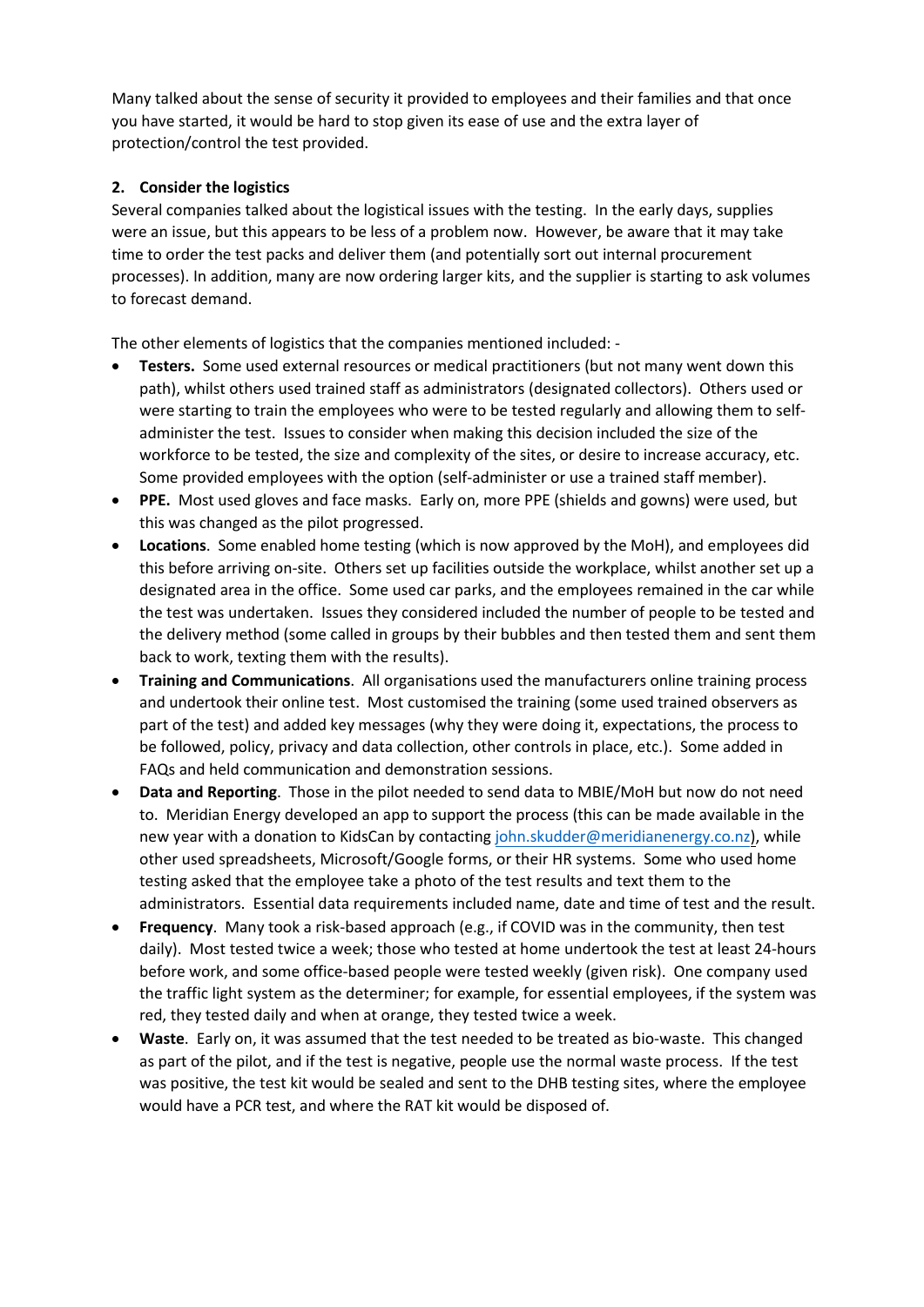#### **3. What kit to use**

Most organisations were using the Abbott kit and found it excellent (some noted that it lasted for a year), but it has its downsides as the kits are not single-use. This may be an issue for smaller or more dispersed companies. Some have ordered the Roche product, which is single-use. Details of who to contact to order are detailed below. It is recommended that you do your research on each product before ordering.

#### **4. Consider the scenario if you find a positive test**

Many recommended that you consider this scenario and plan for it. In this instance:

- Some tested again and then sent the employee to an official PCR testing site (who were in at
- least one case pre-warned about the situation, and the employee was fast-tracked through).
- Some isolated all close contacts.

#### **5. Consider the costs**

The costs of this testing option can add up. The test costs are one element, but others mentioned the productivity loss, the training costs, technology, and logistical costs (e.g. setting up testing areas, PPE, etc.). However, many said the benefits as a surveillance tool, the reduced the risk of closing down operations, and the impact on productivity outweighed the costs.

#### **6. Other hints, tips and comments**

- Check the kits before sending them on. Some had missing elements in the test kits
- Consider removing the positive swabs as this limited the risk (but always follow the manufacturer's instructions)
- If people are unwell, continue with the current protocols send them to be tested, not for a RAT at work
- Consider testing as part of your business continuity planning and update your plan to include when testing would be a helpful control
- Rapid Antigen Testing is cheaper than saliva testing and is very flexible
- Keep an eye on the changes to the protocols and rules along with the suppliers as things change quickly – see links below
- Consider making it voluntary to start with to gain buy-in, but be prepared to test more as the employees like the test and the sense of security it provides
- Consider testing your executive team first to gain buy-in
- Communication is critical make an effort to spend time on communicating the why, the what, etc.
- Keep it simple give it a go and learn be flexible.

## How to order

The following are the contact details for suppliers:

- Abbott Panbio (Box of 25 tests with one fluid bottle more suited to big sites or multiple tests per day). John Matthews, NZ Manager EBOS Healthcare. [JMatthews@ebos.co.nz.](mailto:JMatthews@ebos.co.nz) Ph +64 3 339 5101 | Fax +64 3 339 5111 | Mob +64 21 2404 059 [| www.eboshealthcare.co.nz](http://www.eboshealthcare.co.nz/)
- Roche (individual fluid vials making this good for people testing at home). Roche Diagnostics NZ Ltd. Phone: +64 9 2764157. Mobile: +64 21 2407236